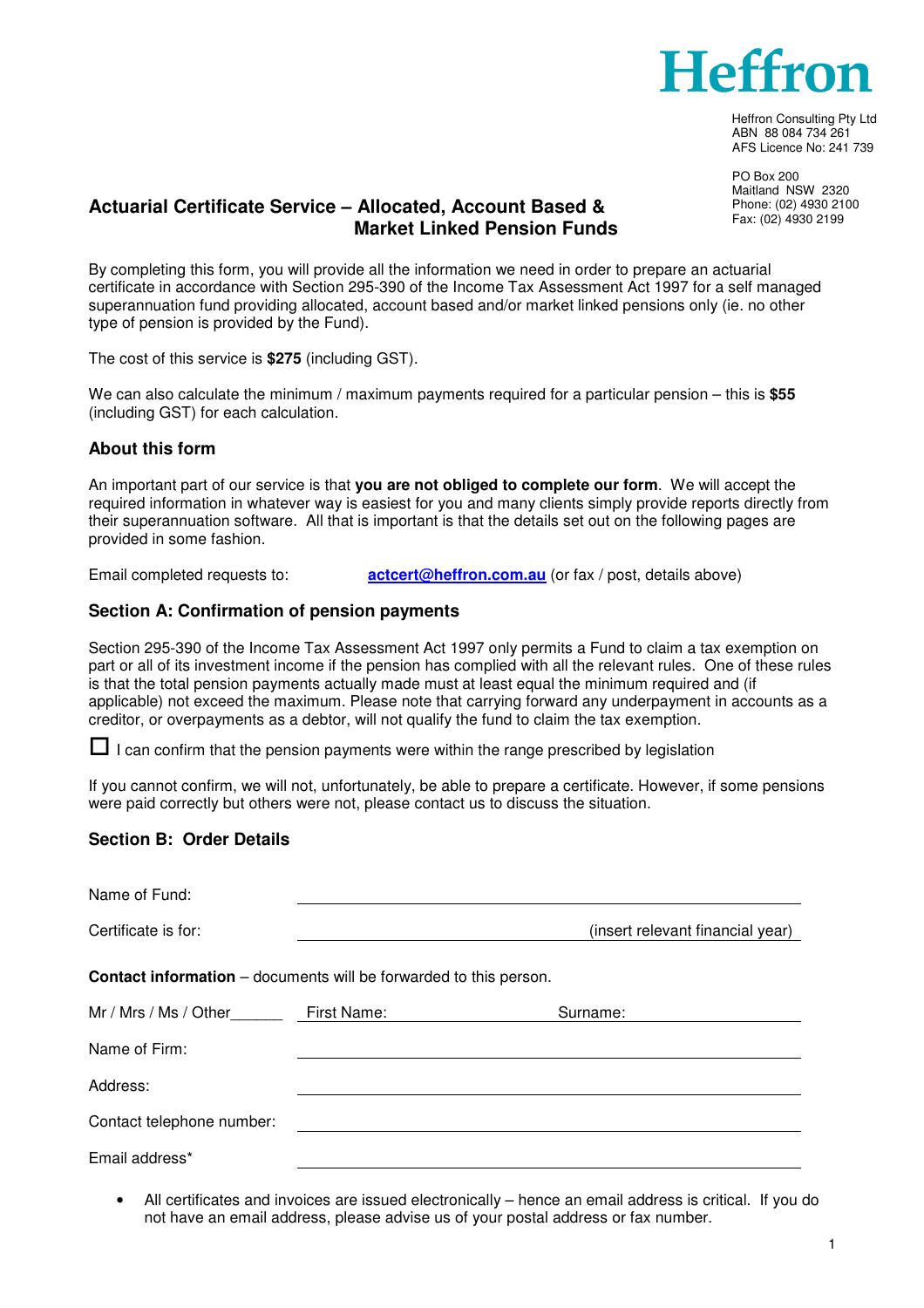

## **Timing**

We issue most certificates within 2-3 business days of receiving all the information we require. However, we recognise that sometimes you need a quicker response and we do our best to accommodate all requests for urgent turnaround. There is no additional charge for an urgent certificate and we are grateful for your consideration in requesting this only when required. **Urgent certificates should be emailed – please also mark the certificate as urgent on your email.**

 $\Box$  This certificate is urgent  $-1$  need it by:

## **Section C: Trustee Details (Complete corporate or individual trustee details)**

|                                 | For funds with a corporate trustee: | For funds with individual trustees: |  |
|---------------------------------|-------------------------------------|-------------------------------------|--|
| Name of company:                |                                     |                                     |  |
| Names of all current directors: |                                     | Names of all current trustees:      |  |
|                                 |                                     |                                     |  |
|                                 |                                     |                                     |  |
|                                 |                                     |                                     |  |
|                                 |                                     |                                     |  |

## **Section D : Information to be provided**

## **Financial statements** This should include:

- a Statement of Financial Position; and
- an Operating Statement.

If a pension started **during the financial year for which a certificate is required**, you may have prepared interim financial statements to determine the initial balance of the pension – if so, please include these.

 **Member information**. This should include member statements for **all** members (even those not receiving pensions). The member statements should indicate:

- opening & closing account balances.
- transactions (ie, contributions / rollovers in or benefits / pensions paid out as applicable).
- earnings (this may well be an interim allocation pending the actuarial certificate and completion of tax entries).

#### **Some important points to note about the member information are as follows:**

- some members may have both a pension and an accumulation account. To do our calculations, **we need these accounts shown separately** – ie, a separate member statement for the pension account and another for the accumulation account.
- please indicate clearly which are pension accounts and which accounts are still accumulating.
- if a particular account converted from accumulation phase to pension phase during the financial year for which the actuarial certificate is being obtained (including 1 July), please indicate the following additional information:
	- date on which the pension commenced.
	- **amount used to commence the pension.**
	- whether or not this was the entire balance of the account at the time.
- similarly, if a particular account was rolled back from pension phase to accumulation phase during the year, please provide the following additional information:
	- the date on which the 'roll back' occurred.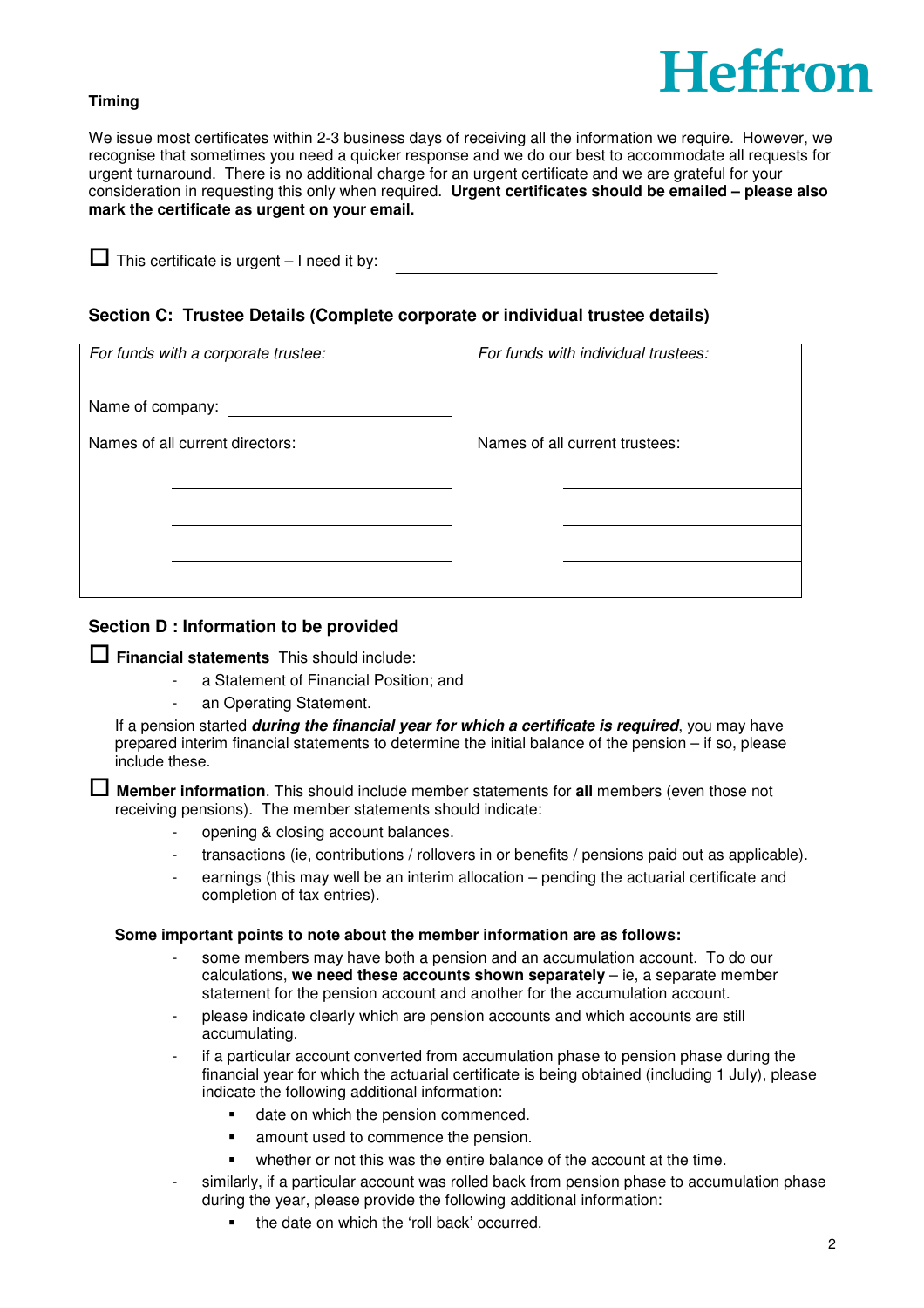

- **the amount rolled back.**
- whether or not this was the entire balance of the pension account at the time.
- Sometimes the situation is more complex say two pensions are commuted mid year, combined with an accumulation balance and a new pension starts with the total amount. Please explain situations like this separately – identifying key dates and amounts.

 **Segregated assets.** Often, actuarial certificates are not required at all for funds with segregated assets (ie, particular assets that have been set aside to underpin a certain member account). Where one is necessary, however, please identify any segregated assets and the accounts to which they relate.

## **Section D : Information to be provided - continued**

 **Timing information.** Please indicate timing (dates and amounts) of all major transactions during the year **or** provide a statement such as 'pensions paid monthly' etc. Note that:

- dates and amounts are required for both payments (pensions, lump sums, roll outs) and receipts (contributions, rollovers). The information should include all accounts – both pension and accumulation.
- if you have processed all payments / receipts on a particular date (such as 30 June) for convenience, please ensure that the correct dates and amounts are provided for the purposes of the certificate.

#### **Many clients simply forward a copy of the general ledger but please note that the 'create entries' report prepared by BGL's Simple Fund software is not sufficient.**

 **Special circumstances.** Please provide details of any special circumstances our actuaries need to be aware of in preparing your certificate. One issue which is often raised here is situations where the fund has generated material amounts of taxable income at a particular point in time. You should bear in mind that an actuarial certificate prepared under Section 295-390 sets out a percentage which should be applied to the Fund's ordinary and statutory income (ie, investment income) **over the full year**. The legislation does not accommodate, for example, percentages which only apply to part of the year – even if pensions were not in place for the whole year. However, it is sometimes possible to effectively achieve the same result as a 'partial year' percentage by treating the Fund's assets as segregated for part of the year. If you wish to explore this option, please explain the circumstances.

## **Section E: Details for pension calculations**

This information is **only** required if you would like Heffron to calculate the required pension payments for a particular year. An additional fee of \$55 (including GST) will apply for each calculation. For **each** pension where a calculation is required, please advise:

| Allocated / Account-based / Market linked (circle)                            |  |  |  |  |  |  |
|-------------------------------------------------------------------------------|--|--|--|--|--|--|
| If the pension started during the year for which the calculation is required: |  |  |  |  |  |  |
|                                                                               |  |  |  |  |  |  |
|                                                                               |  |  |  |  |  |  |
| Yes / No (circle one)                                                         |  |  |  |  |  |  |
| Commencement Date:                                                            |  |  |  |  |  |  |
| Term at commencement:                                                         |  |  |  |  |  |  |
|                                                                               |  |  |  |  |  |  |